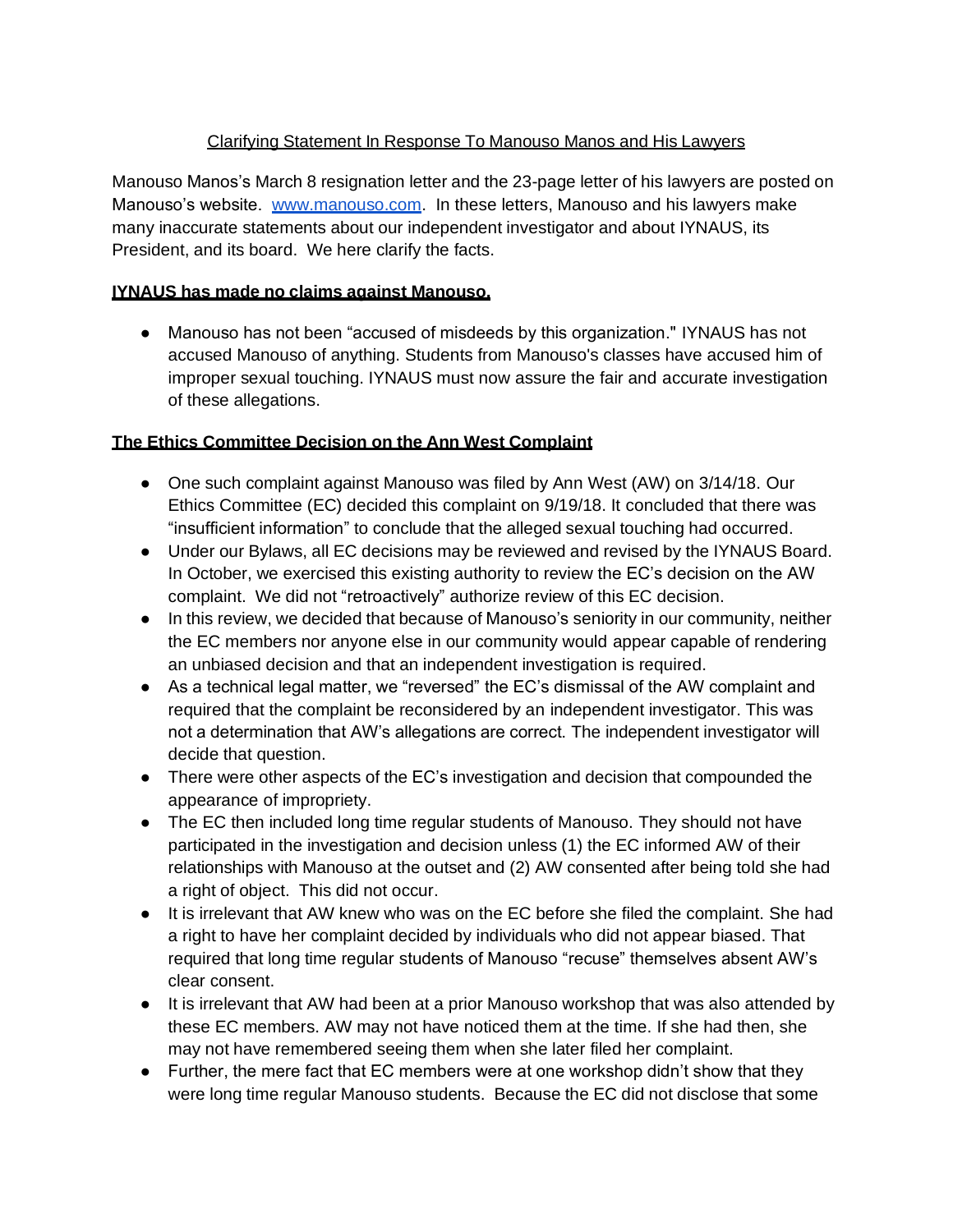EC members were Manouso's longtime regular students, it is impossible to assert that AW "knew" this fact.

- Even if she had known, it cannot be said that she "saw no conflict" when the case was filed. That's because no one told her that she was obligated to object at that time if she saw a conflict.
- The investigation itself also had serious deficiencies. The EC did not interview either AW or Manouso. This was contrary to standard procedures in sex abuse investigations and contrary to the prior practices of the EC in other complaints.
- The EC also did not contact eyewitnesses who had identified themselves.
- We emphasize that we believe that the EC members acted in good faith. These were novel issues for the EC. We believe that the EC members were conscientious and did their best.
- The EC members are individuals who volunteered to perform important service for our community. It is very unfortunate that events have caused their actions to be publicly scrutinized and criticized.
- At our October board meeting, we adopted measures to prevent that from happening again. We will consider other policy changes relating to the EC after we receive the report from the independent investigation.

## **The Independent Investigation**

- We decided that the independent investigation would not be limited to the AW complaint. We decided it would include other then-pending allegations of sexual misconduct by Manouso and any other such allegations made before 11/30.
- To conduct the investigation, we hired Bernadette Sargeant. She has conducted hundreds of sensitive investigations -- including dozens of sex abuse investigations -- for the U.S. Congress, the U.S Department of Justice, other government agencies, corporations, and associations like ours.
- Ms. Sargeant is not an Iyengar Yoga practitioner. But she has now interviewed or otherwise been provided the views of many "expert witnesses" in our community.
- She has focused her investigation on whether there has been sexual touching that cannot be characterized as a legitimate physical adjustment.
- Ms. Sargeant follows well accepted procedures that are designed to ensure fairness to both those making allegations and to those who have been accused of sexual or other misconduct.
- In independent investigations, it is well accepted that accused parties will be asked first to sit for an interview in which they are asked questions. They have no right of "discovery" before there is an interview and no right to use the interview to present a previously prepared defense.
- This procedure gives the accused a full and fair opportunity to respond to questions. As Ms. Sargeant told Manouso's lawyers, after a question is asked, he would be permitted to take a break and consult with his lawyers or others before responding.
- Ms. Sargeant also told Manouso's lawyers that he would be permitted to submit supplemental information after the interview.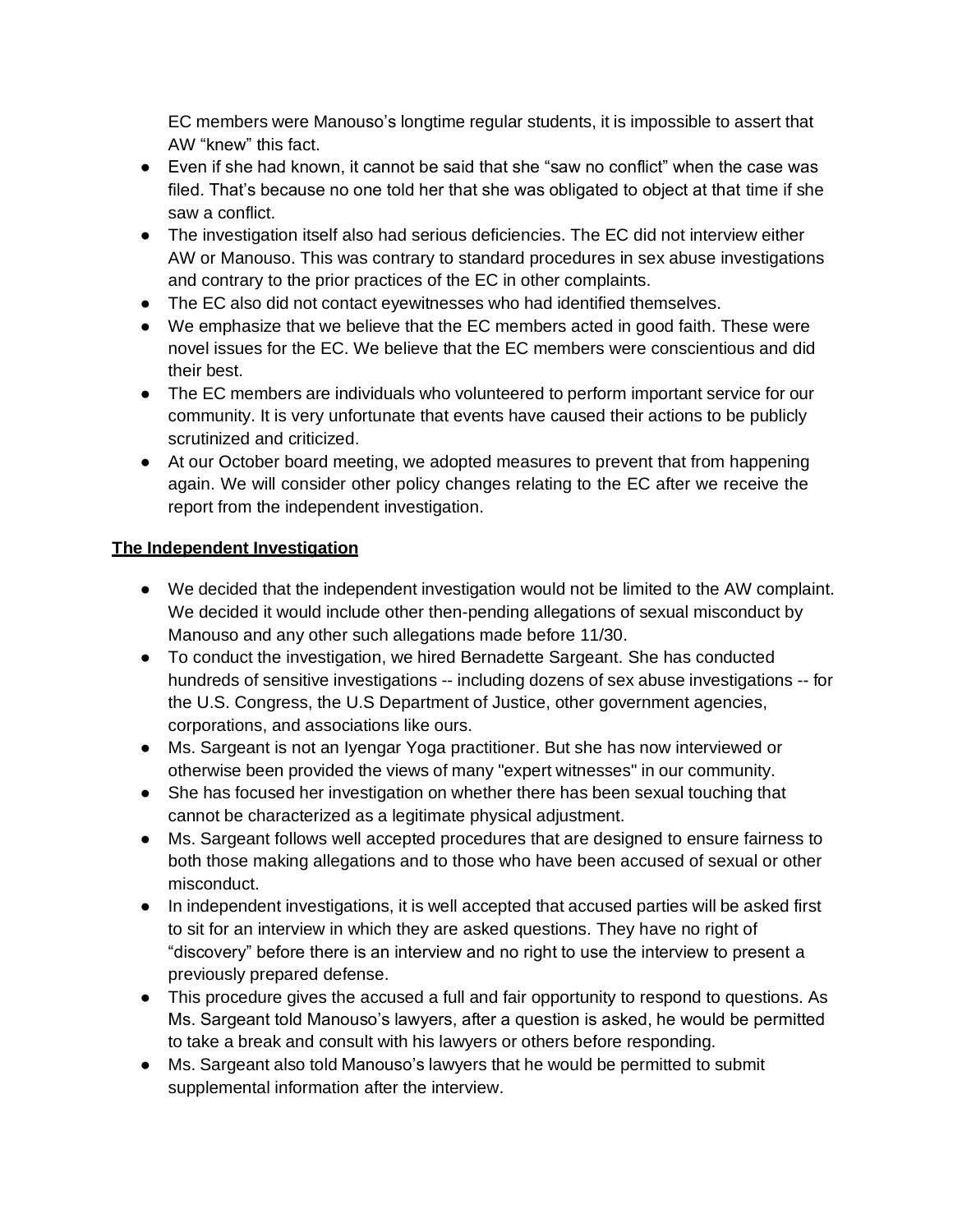- Manouso states that Ms. Sargeant "will consider complaints" without telling Manouso "anything about them, including any specifics of their allegations." Manouso's statement is not true.
- We have repeatedly told Manouso that findings of ethical violations will not rest on "anonymous" information in any situation in which he needed to know the name of the accuser to respond.
- We have also said that findings of ethical violations will rest solely on accusations of individual who authorize use of their names and that information from "anonymous" sources will be used only for corroboration. To be corroborative, the "anonymous" information must be found credible.
- We made these same statements to the Iyengars in a **[November](https://staging.neonwebhosting.com/iynaus/wp-content/uploads/2021/04/iynaus_board_response_to_rimyi_letter_of_november_27_2018-1.pdf) 27 letter** that we now make public.
- The assertions that IYNAUS or the independent investigator have disavowed these representations are not true.
- Ms. Sargeant also repeatedly told Manouso's lawyers that he would be given sufficient information to respond to any question. And he could have simply said that he didn't have enough information to respond if he believed that this was the case with any particular question.
- If Manouso's lawyers had any doubts about Ms. Sargeant's intentions, they knew that Ms. Sargeant works for IYNAUS and that we told her, Manouso, and the Iyengars how anonymous information could be used.
- If Manouso's lawyers had any genuine issue with Ms. Sargeant, all they needed to do was contact the IYNAUS President, as they had about other issues. The issues would have been quickly resolved with a simple email or phone call. But they didn't contact him.
- We believe that the fairness of this process will be clear from Ms. Sargeant's report. It also would have been clear to Manouso if he had not refused to sit for an interview.
- Ms. Sargeant interviews every source. Contrary to Manouso's lawyers, Ms. Sargeant thus could not be misled into thinking that an individual who emailed her from multiple email accounts is several different people.
- Ms. Sargeant has also verified the identity of each person she has interviewed in this investigation, including those whose names will not be made public.

# **IYNAUS Governance and Manouso's 11/7 Settlement Offer**

- Under the IYNAUS Bylaws, the IYNAUS Board of Directors sets general policies, but a 10-member subset of the Board (the IYNAUS Executive Council) exercises all corporate authority for IYNAUS and acts for the IYNAUS Board other than at the annual all member meeting.
- The entire 23-member board unanimously ordered the independent investigation, with five members recused and one member absent.
- On October 7, a 4-member committee was established to oversee the investigation, subject to the oversight and control of the Executive Council. The independent investigation committee members are David Carpenter, Randy Just, David Larsen, and Denise Rowe.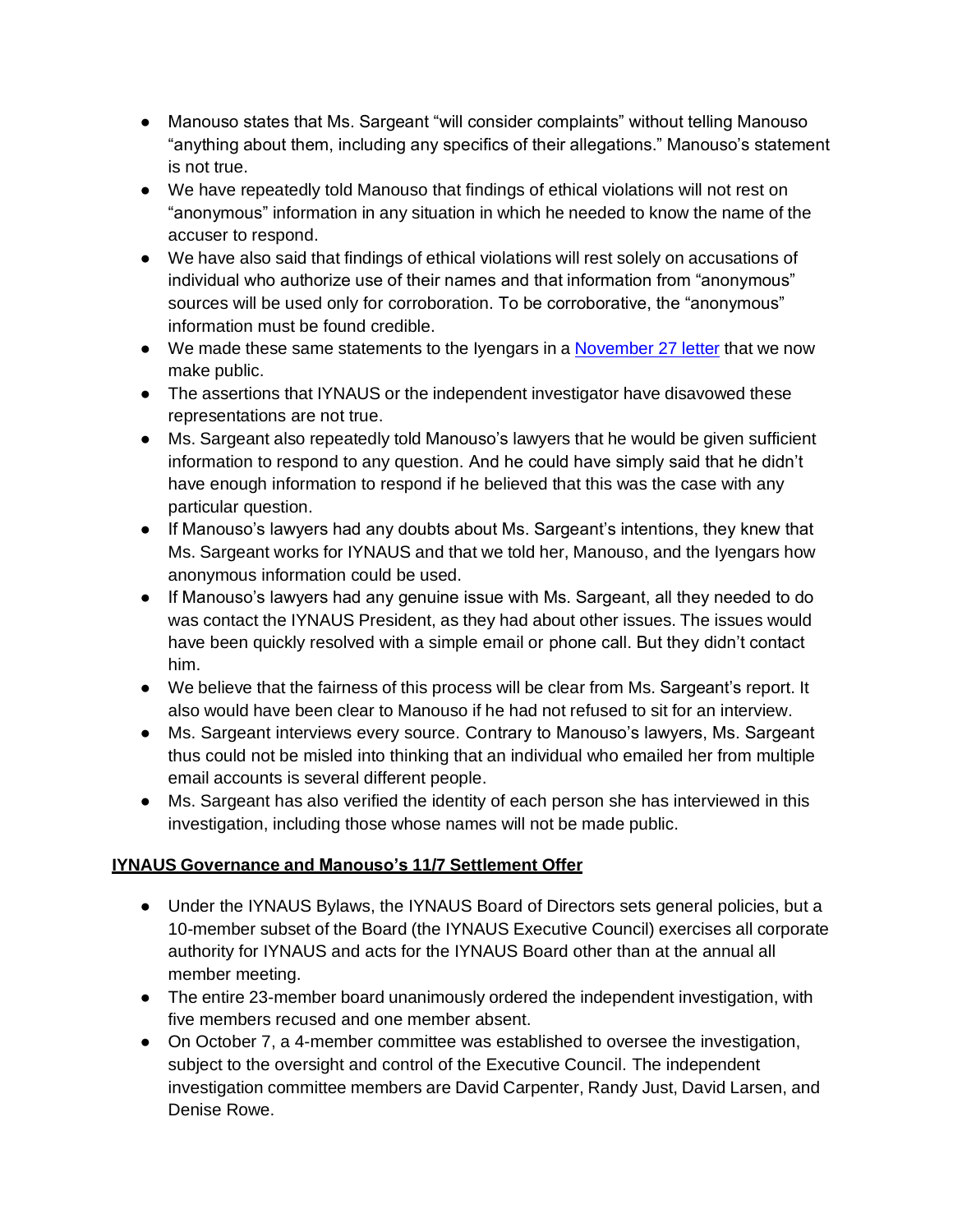- On November 7, Manouso offered to resign if IYNAUS terminated the independent investigation. He did not offer to stop using the Iyengar Yoga name, unless the Iyengars directed him to stop.
- On November 8, the Executive Council voted to reject this offer in a telephonic meeting. Like all actions of the IYNAUS Board, this decision was based on our mission and on our Bylaws.
- Whether or not Manouso is currently an IYNAUS member, an unbiased independent determination of these issues will be critical to addressing many issues in our community, in restoring confidence in IYNAUS and Iyengar Yoga, and in contributing to an important national discussion and debate.
- If Manouso were found innocent, that would have immense importance for our community and its reputation.
- If he were found guilty and particularly if a pattern of sexual abuse were found over a period of many years, it would raise profound issues about the appropriateness of IYNAUS's past actions, about our culture, and about future restorative and other steps to be taken in our community.
- And questions of sexual abuse in yoga have been much discussed in the press and have great public importance. The results of this investigation will be matters of intense interest to legislators, regulators, other leaders, and to the public in the U.S. and in much of the rest of the world.
- The Executive Committee thus concluded that Manouso's resignation could not itself justify termination of the investigation.
- In a November 9 telephone call with Manouso's lawyers, the IYNAUS President invited Manouso to make other settlement proposals and promised to take any new settlement offers to the IYNAUS Executive Council. But no other settlement offers were made.

#### **IYNAUS's Communications on These Issues with the Iyengars**

- Manouso has now disclosed that he wrote the Iyengars on November 13. On November 15, 2018, the Iyengars emailed the IYNAUS President a letter addressed to him and the IYNAUS board. The letter asked the board to reconsider whether an independent investigation is appropriate.
- From the letter, it appeared that the Iyengars had been provided inaccurate information about the EC investigation and decision of the AW complaint and that the Iyengars also had not been told that there were pending allegations against Manouso other than AW's.
- The letter was read to Executive Council members over the phone. It was not circulated to the full board. The Executive Council made that decision because some board members had recently leaked information, and it feared that release of the letter would severely harm Iyengar Yoga.
- In particular, the Iyengars' letter stated that IYNAUS should "bear in mind that Manouso is a very senior member of our family" and "should have gone out of its way to protect its family members." The Executive Council feared that this statement would be misconstrued if made public.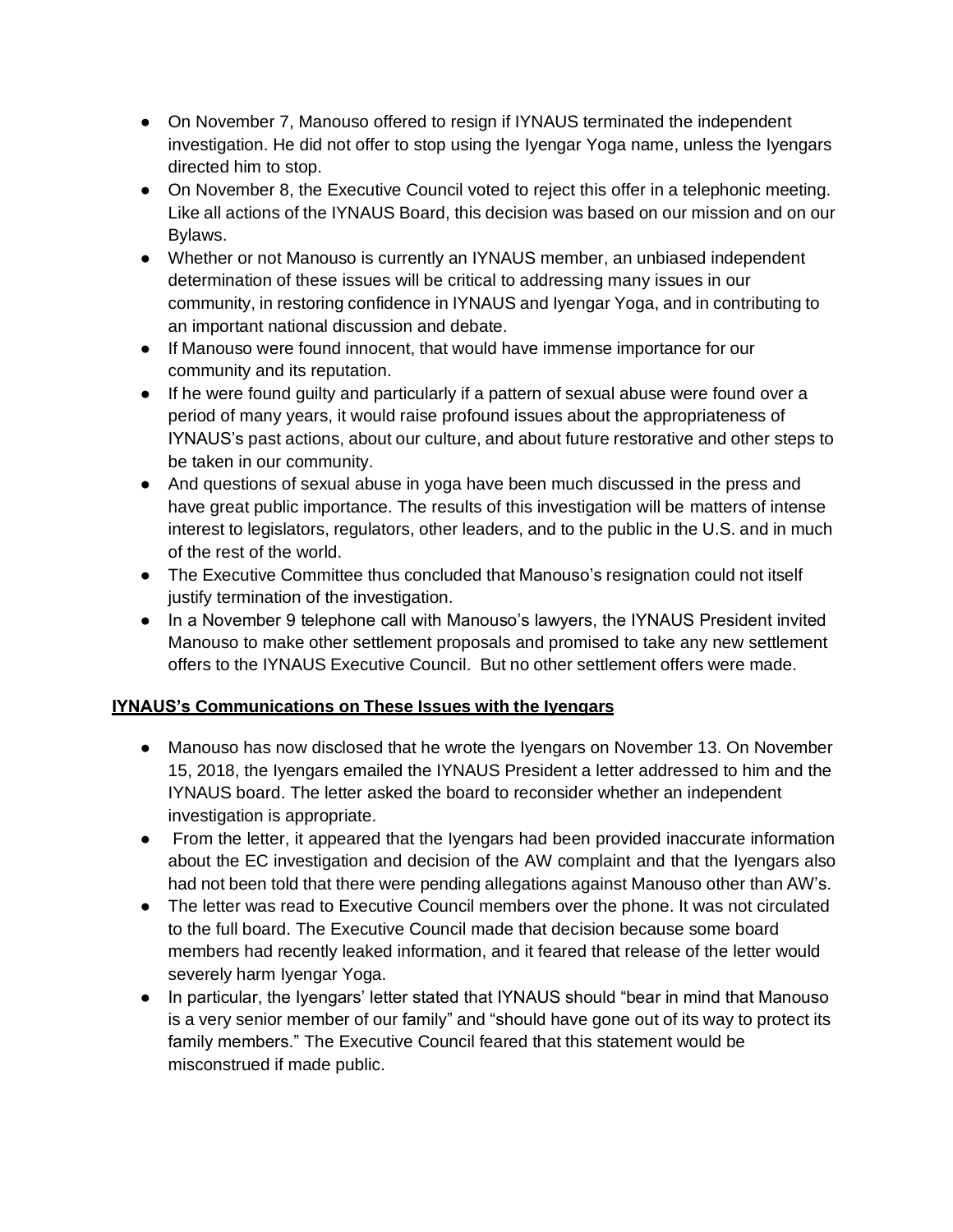- But it is now clear that the Iyengars will not protect senior teachers engaged in sexual abuse. At a December 10 meeting in Pune, Geeta and Prashant each are reported to have said that Manouso will be punished if found guilty of the charges.
- We thus now release the **[Iyengars'](https://staging.neonwebhosting.com/iynaus/wp-content/uploads/2021/04/rimyi_letter_to_iynaus.pdf) 11/15 letter**.
- Following consultation with three senior teachers not on the Executive Council, the independent investigation committee prepared a draft response to the Iyengars' 11/15 letter. This response was modified and then approved by the IYNAUS Executive Council on 11/26, and emailed to the Iyengars on 11/27.
- This response reconsidered the need for the independent investigation in light of the Iyengars' 11/15 letter. It set forth the facts about the EC's AW decision, stated that other allegations had been made, and again concluded that it is IYNAUS's duty to conduct the investigation.
- We have released IYNAUS's 11/27 letter to the Iyengars.
- On December 10, the Iyengars convened a meeting of board and ethics committee members who were then in Pune. Three of the seven board members who attended had been read the 11/15 Iyengar letter and sent IYNAUS's 11/27 response. They responded to the Iyengars' questions.
- After the December 10 meeting, all board members were told why they were initially not given the 11/15 RIMYI letter and the 11/27 reply. They understand that these were compelling reasons. But, with the benefit of 20-20 hindsight, the Executive Council regrets the choice it made.
- The Iyengars did not announce any conclusions at the 12/10 meeting. Under the standard protocol, the Iyengars would have then sent us a letter signed by each of them if they wanted the independent investigation ended. The Iyengars have not done so.
- We understand that the Iyengars are now awaiting the independent investigator's report.

#### **Manju Vaccher's Resignation and the Appointment of Michael Lucey As New EC Chair**

- Manouso's lawyers cite statements from Manju's Vaccher's letter resigning from the IYNAUS board. The event that triggered this resignation was unrelated to the independent investigation. It related to whether Manju would provide the IYNAUS President with newly filed and past complaints.
- This issue was extensively discussed at our October Board meeting. We then determined that sharing this information raised no valid concerns about confidentiality and that past failures to share the information had harmed IYNAUS and Iyengar Yoga in the U.S.
- This was not a decision of a "small subset" of the board. As our public board minutes state, 21 of the 23 members of the board voted in favor; one member was absent, and Manju recused herself.
- We respect Manju's right to resign rather than comply with a decision she believed unethical.
- Michael Lucey has been elected to succeed Manju as Ethics Chair. He previously served as a member and later as chair of the Ethics Committee. He is also a former IYNAUS President. He has agreed to serve as Ethics Chair during a transitional period.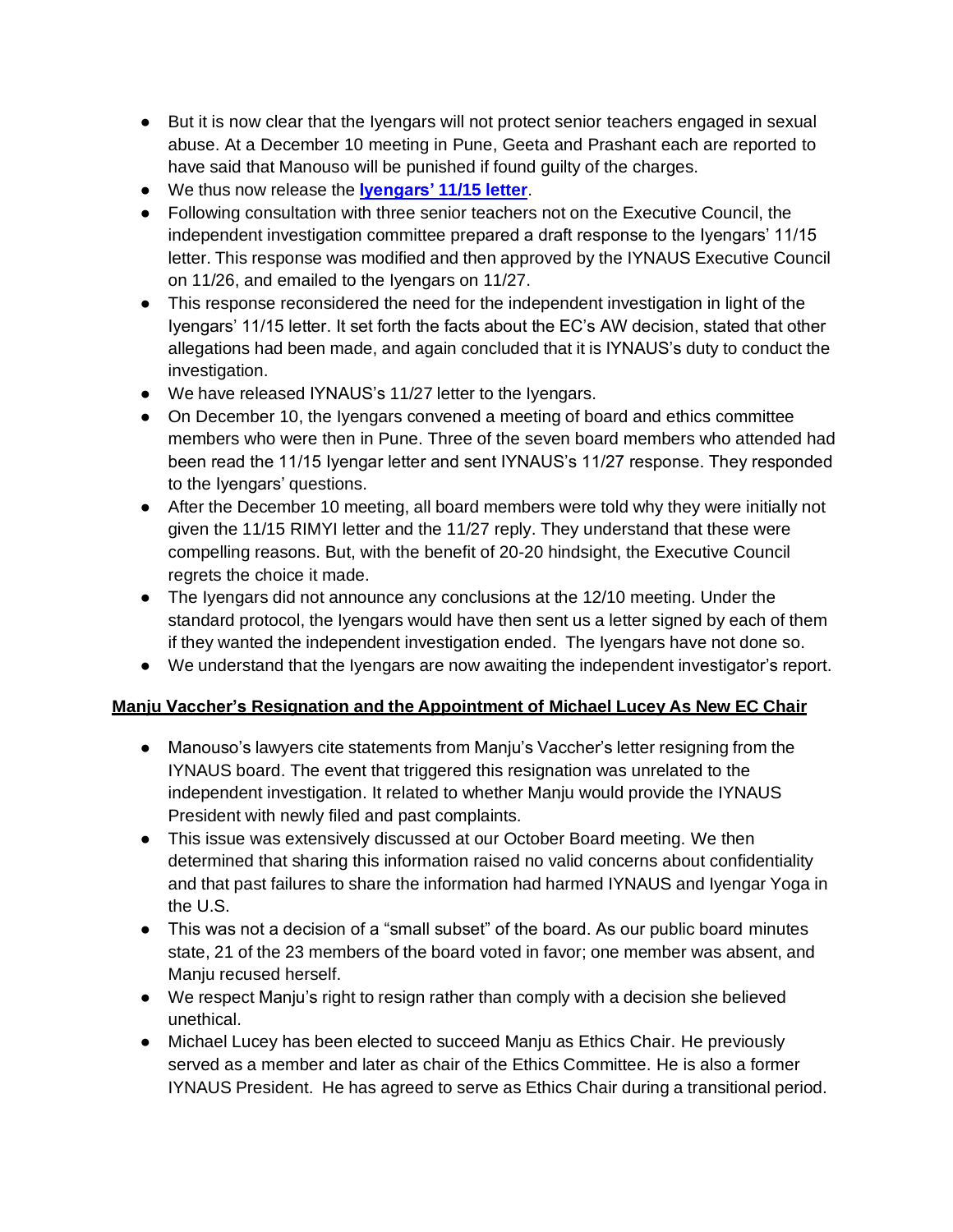#### **The Attempts to Schedule An Interview with Manouso**

- On 10/30/18, our independent investigation committee informed Manouso that Ms. Sargeant had been hired and would be contacting him about an interview.
- Ms. Sargeant made this request by email on December 11. At Manouso's lawyers' request, they discussed the procedures for an interview with Ms. Sargeant at length on December 20.
- Manouso's lawyers then said they would inform Ms. Sargeant during the week of January 6, 2019 if there were conditions in which Manouso would sit for an interview.
- Manouso's lawyers did not communicate with Ms. Sargeant in January or early February. On Feb. 13, she wrote to confirm that Manouso would not be sitting for an interview. Manouso's lawyers then requested a phone call on February 20. It rehashed the same grounds as the 12/20 call.
- On that call, Manouso's lawyers said that they would tell Ms. Sargeant whether Manouso would sit for an interview on March 8. This had the effect of delaying the independent investigation for an additional three weeks.
- Manouso and his lawyers released his letter of resignation and the communication from his lawyers on 3/8. His lawyers then also said that he would not sit for an interview.

## **Manouso's Threat of Litigation Against IYNAUS and IYNAUS Board Members**

- On November 8, Manouso's lawyers were informed that the IYNAUS Executive Council concluded that Manouso's resignation, would not warrant terminating the independent investigation. His lawyers knew that the investigation continued in the interim.
- The fact that Manouso has declined to be interviewed is no impediment to completing the investigation. Manouso had a right to be interviewed that he declined to exercise. It is not uncommon for accused parties to decline interviews in independent investigations.
- On March 12, Manouso's lawyers sent a letter to each member of the IYNAUS Board of Directors.
- This letter reserved the right to bring litigation against IYNAUS and against each of the board members if any portion of Ms. Sargeant's report or the underlying information is either sent to the Iyengars or made public.
- We now release the **[March](https://staging.neonwebhosting.com/iynaus/wp-content/uploads/2021/04/march_12_2019_from_mm_lawyers.pdf) 12, 2019 letter** of Manouso's lawyers**.**
- The independent investigation has been virtually complete for some time and Ms. Sargeant is now finalizing her report.
- In light of the threat from Manouso's lawyers, the IYNAUS Board has retained counsel to advise us on the uses to be made of Ms. Sargeant's report and findings after we receive them. We expect to receive advice shortly.

#### **The Entire IYNAUS Board Has Authorized This Response.**

● The entire 23-member IYNUAS Board of Directors had a telephone meeting on March 15 at 1 pm PST. It then approved the email to the IYNAUS membership that was sent later that day and this Clarifying Statement. The minutes of this meeting are